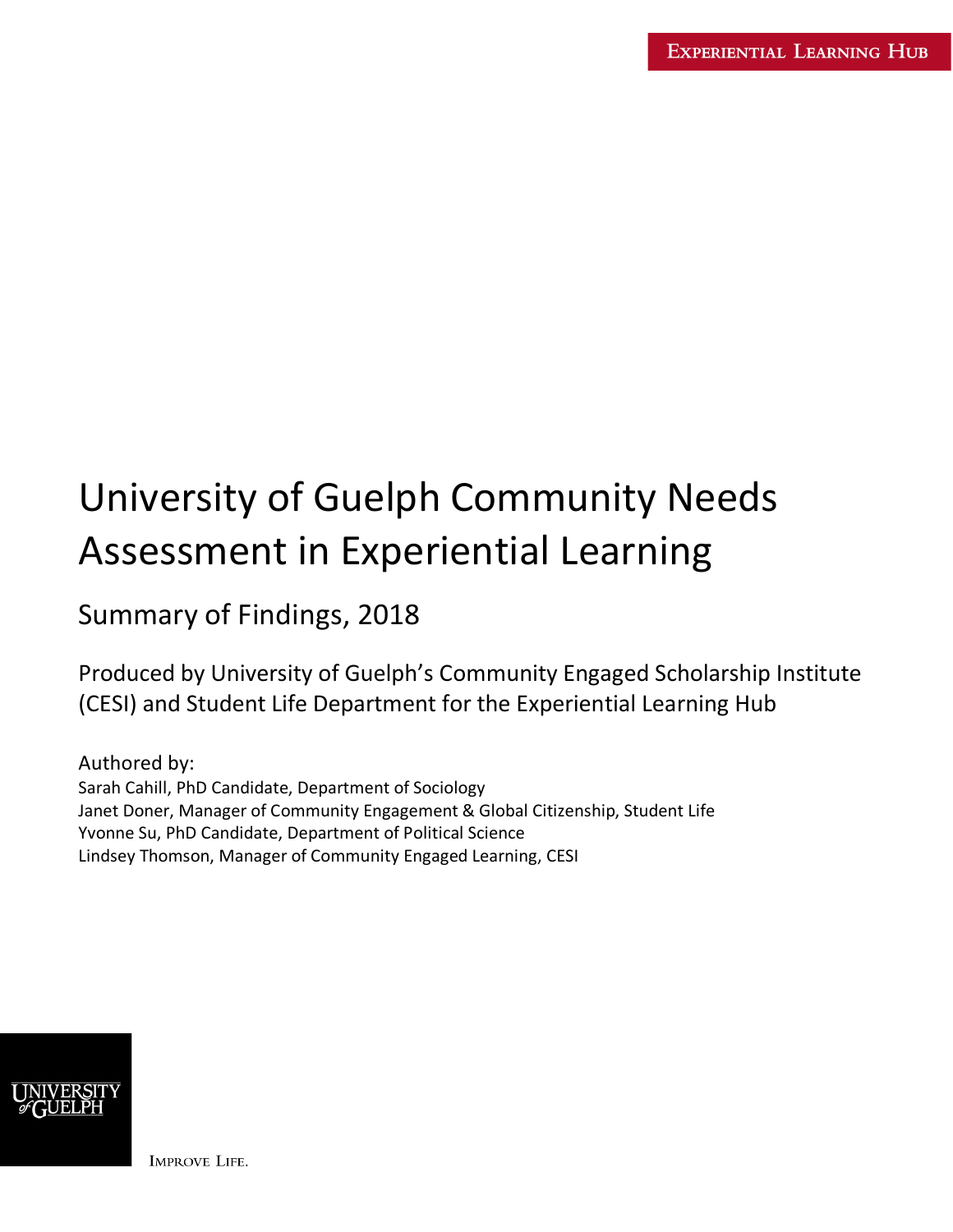# Background

This community needs assessment was produced by the University of Guelph's Community Engaged Scholarship Institute (CESI) and Student Life for the University of Guelph's Experiential Learning Hub, as part of the University's strategic priority to expand and enhance experiential learning for students.

There were three primary reasons for the community needs assessment:

- Strengthen partnerships between Community Organizations and the University of Guelph;
- The Ministry of Education and Advanced Skills Development (MAESD) identified that it is important to grow experiential learning partnerships between communities and universities;
- The University of Guelph recognizes the importance in understanding community partners' voices and perspectives to ensure mutually beneficial experiential learning partnerships.

The community needs assessment included two phases. The first phase involved a survey that was sent to community organizations in April 2018. The survey was completed by 84 current, past, or potential partner organizations. The second phase included a community roundtable discussion on the morning of June  $6<sup>th</sup>$ , 2018. Twenty-eight representatives from community organizations attended the roundtable and engaged in a facilitated discussion around the ways to improve experiential learning in Guelph. The facilitated discussion was organized around four main challenges that emerged during the analysis of the survey responses:

- Making connections and matchmaking How can we improve the communication and matching process between (current and potential) partner organizations and the University of Guelph?
- Improving student readiness what level of preparedness do community partners expect and how can those expectations be met?
- Investment required How could we ensure that the investment of time and other resources are aligned with the value of the results?
- Improving results How can we produce high-quality experiences for the students, while also producing high-quality output for the community partner?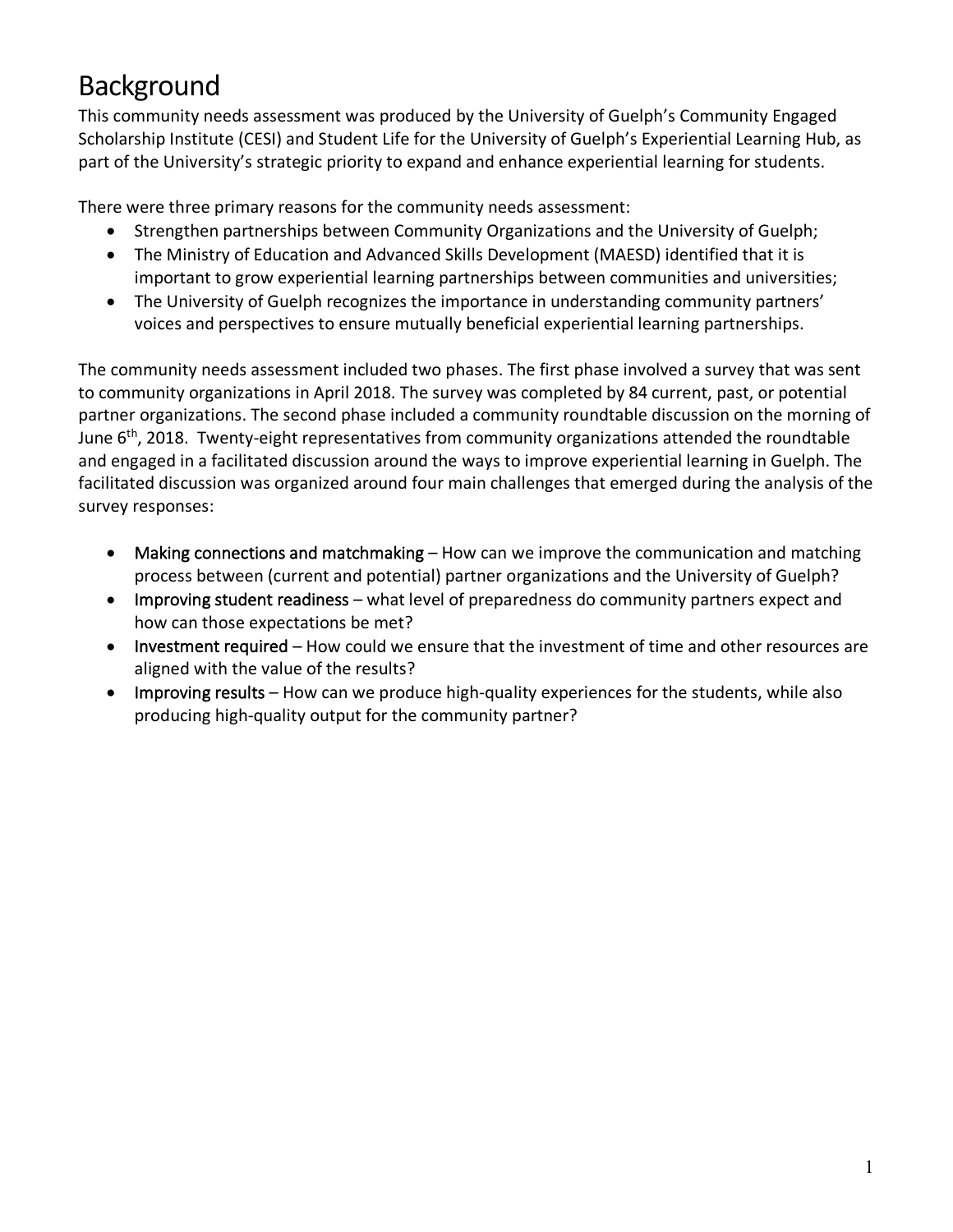### Survey results

Of the 84 community organizations that responded, 52% are currently partners, 29% have previously partnered, and 19% have never partnered with the University of Guelph (Figure 1). Approximately 70% of the respondents hold management or director positions within the community organization (see Figure 2). The majority of the survey respondents come from small organizations with less than five staff. Smaller organizational size may also account for why individuals in management roles are filling out a large portion of the community needs assessment surveys (see Table 1).



Figure 1. Current working relationship with the University of Guelph (N=84)

Figure 2. Position of respondents (N=84)

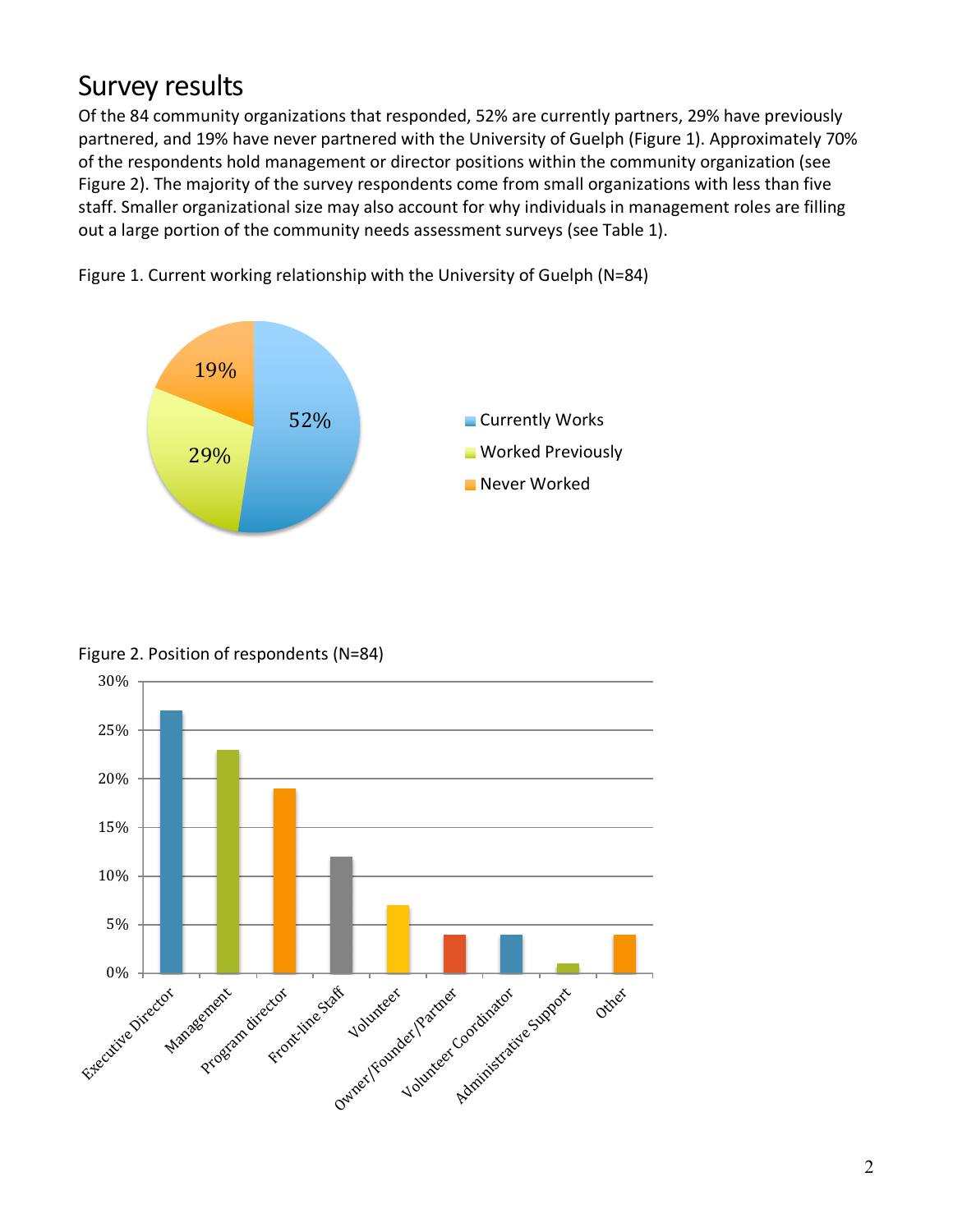Figure 3. Number of employees at community organization (N=84)



Table 1. Cross-tabular analysis with the number of employees and the respondent's position (N=84)

|                 |                             | <b>Number of Employees</b> |                  |
|-----------------|-----------------------------|----------------------------|------------------|
|                 |                             | $1 - 20$                   | $21+$            |
|                 | Management, Executive       | 43                         | 18               |
|                 | Director, Program Director, | (73%)                      | (72%)            |
| <b>Position</b> | or Founder                  |                            |                  |
|                 | Frontline Staff,            | 16                         |                  |
|                 | Administrative Staff,       | (27%)                      | (28%)            |
|                 | Volunteer, Volunteer        |                            |                  |
|                 | Coordinator                 |                            |                  |
|                 | Total                       | (100%)                     | $(100\%)$<br>25. |

Of the community partners who filled out the survey, education, diversity and inclusion, and health were selected most often when asked what sector their organizational mandate covers. Sectors that were the least likely to be selected were social entrepreneurship, gender, and governance.

Figure 4. Sector of community organization (N=84)

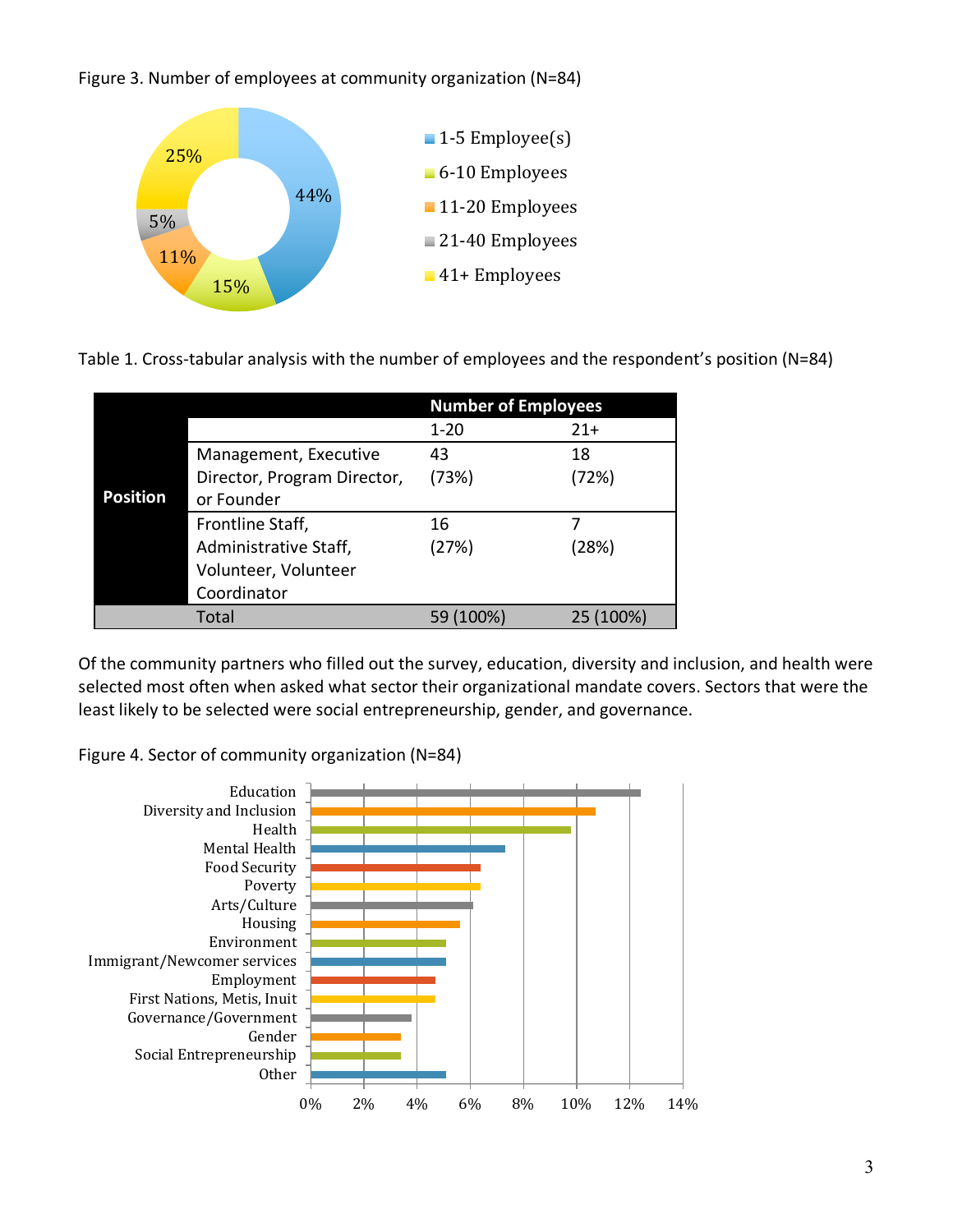# Current community partners

Figures 5-8 depict information about the community organizations who are currently working with or who have previously partnered with the University of Guelph. The College of Social and Applied Human Sciences (CSAHS) (43%) and Student Affairs (18%) were the largest on campus colleges to partner with the community organizations (see Figure 5). Within CSAHS, the Community Engaged Scholarship Institute, and the Family Relations and Applied Nutrition Department were most likely compared to the other departments to be cited as the location of the experiential learning partnership. In Student Affairs, Student Life was most commonly stated as the location for the experiential learning partnership (see Figure 6).



Figure 5. Community partnerships by college at the University of Guelph (N=68)

The majority of our current or past community partners had less than 6 contacts (85%) at the University of Guelph (see Figure 6). Current or past community partners were most likely to have 1-3 undergraduate and/or graduate students working in their organizations. Interestingly at the Undergraduate level 16% of the partner organizations stated they accommodate 20-100 students per year (see Figure 7).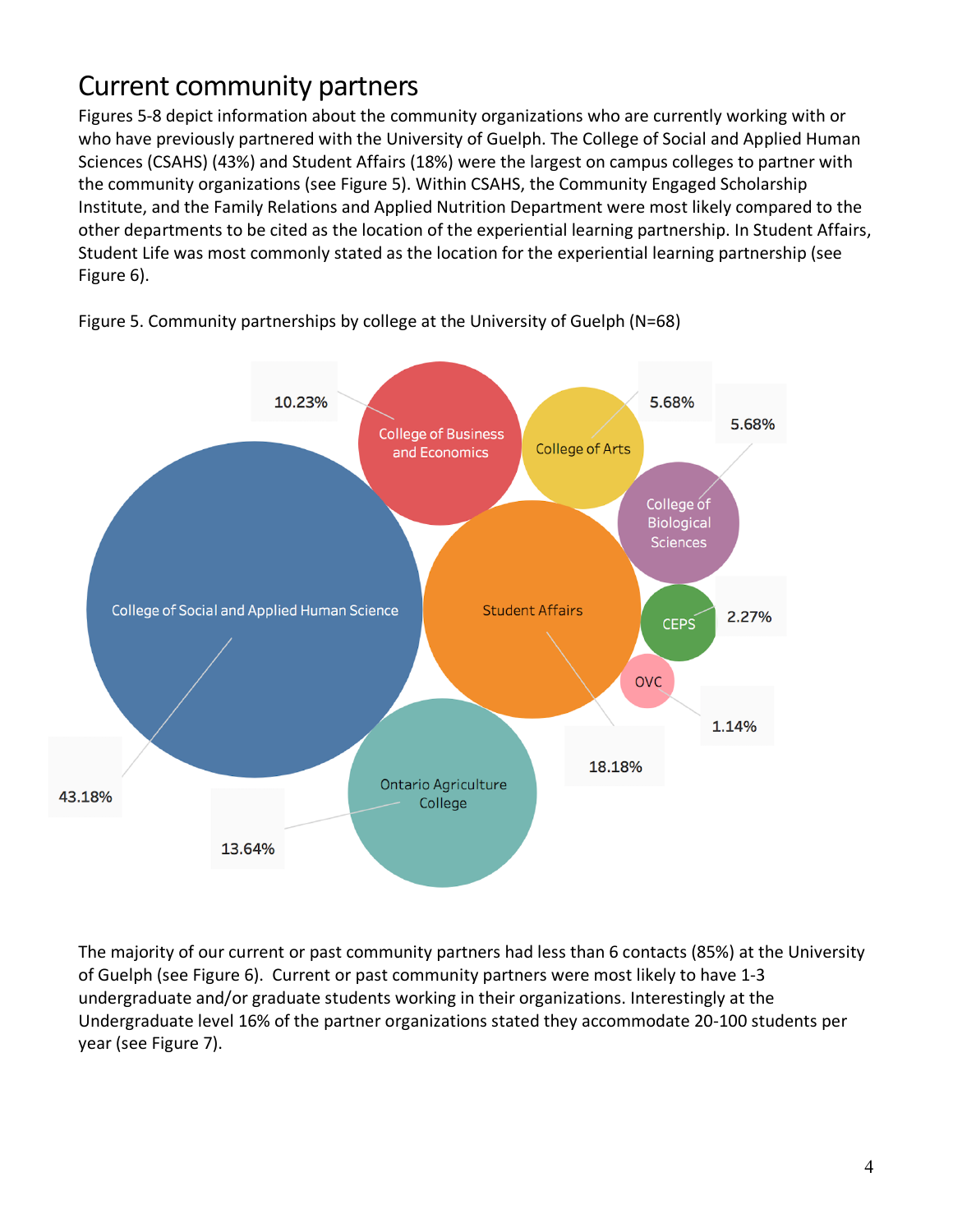





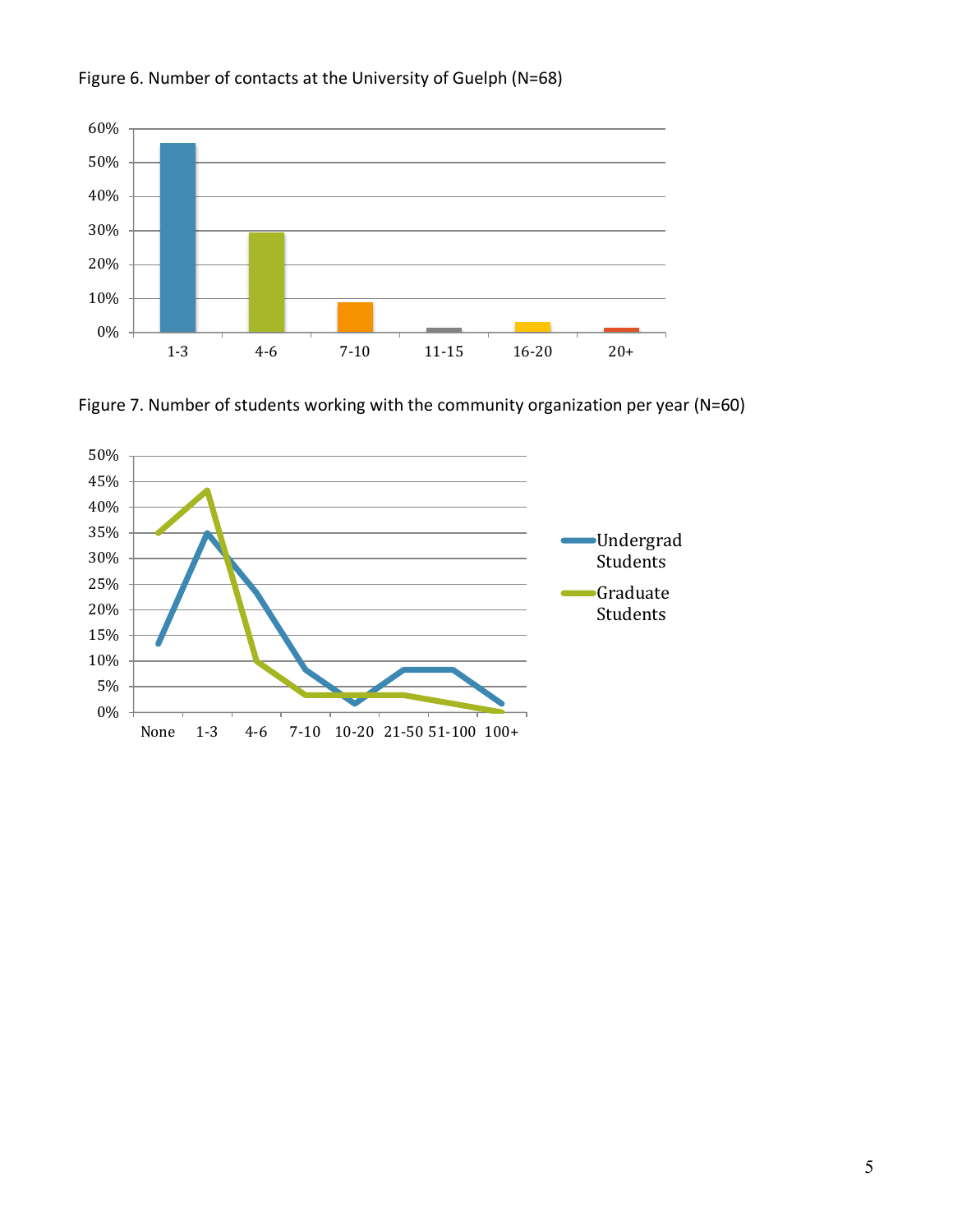## Student support roles

When students are working for community organizations they are most likely to assist with primary research, general support, program delivery, creation of program materials, program evaluation, and/or secondary research (see Figure 8).

Figure 8. How **do** University of Guelph students support the mandate of the community organization? (N=68)



Figures 9 depicts information about the community organizations who have not previously partnered with the University of Guelph. Potential community partners see a benefit in getting students to help them with marketing and promotion materials, primary research, and communications (Figure 9).

Figure 9. How **could** student roles support the mandate of community organizations? (N=16)

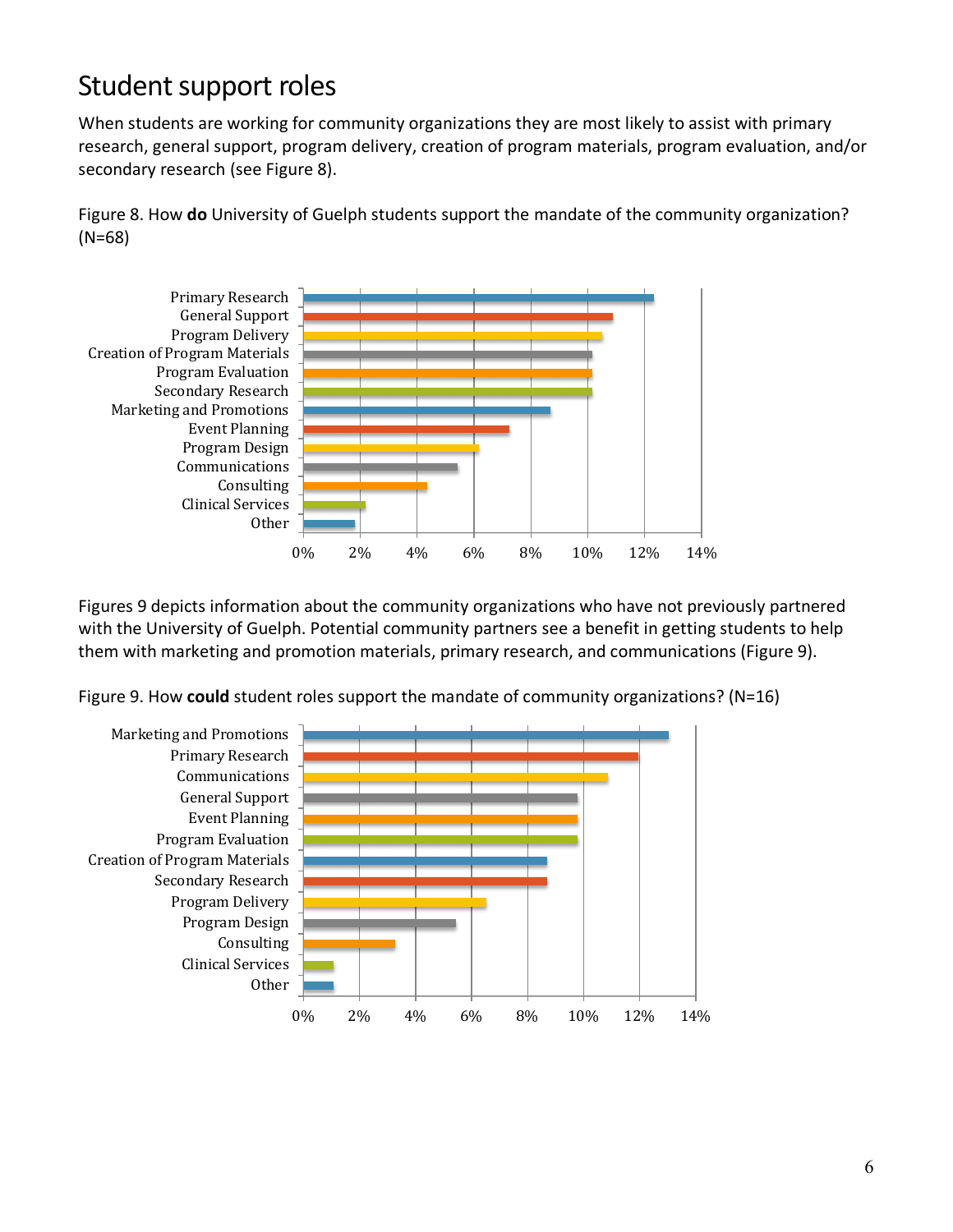# **Capacity**

The majority of organizations (83%), previously or currently partnered with the University of Guelph have the capacity to grow the number of students volunteering (see Figure 10).





Potential partners were also likely to state that they had either "some" or "significantly more" capacity to offer experiential learning opportunities to students (see Figure 11).

Figure 11. Capacity of potential community partners (N=16)

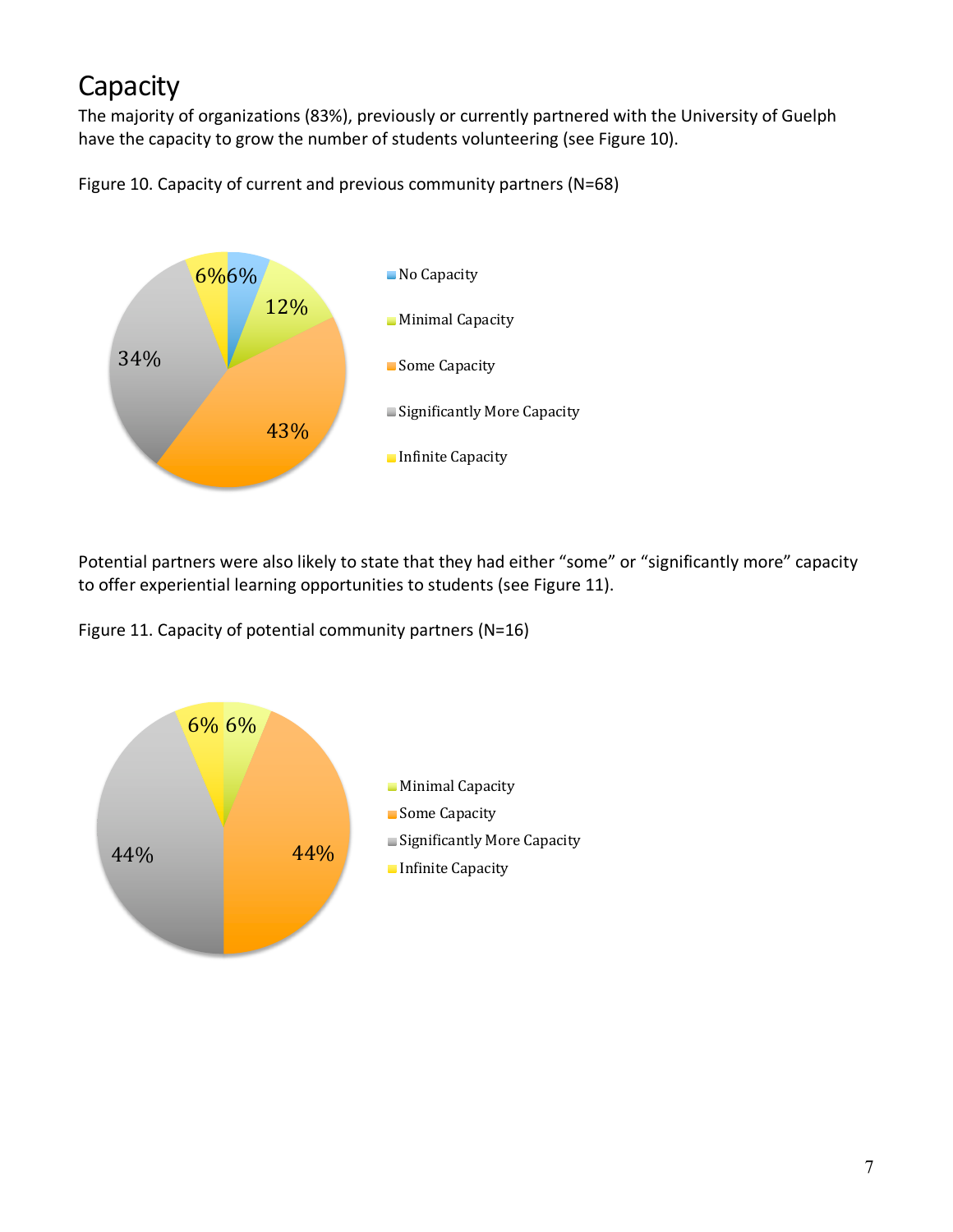# Overall perceptions

Overwhelmingly, community partners have positive perceptions regarding their experiential learning partnerships at the University of Guelph. According to Figure 13, most organizations agreed that involving students was positive (94%), they could provide a meaningful contribution to the student education (90% agree), and there were lots of opportunities to provide feedback (89% agree). Approximately, 7% felt it was difficult to connect with the correct person at the University of Guelph and 11% of respondents disagreed when asked if they were provided with recognition for their efforts. Moreover, about 25% stated that they "strongly" or "somewhat" agree that involving students in their organization is challenging.

Figure 12. Community organizations' perceptions about partnering with the University of Guelph (N=68)

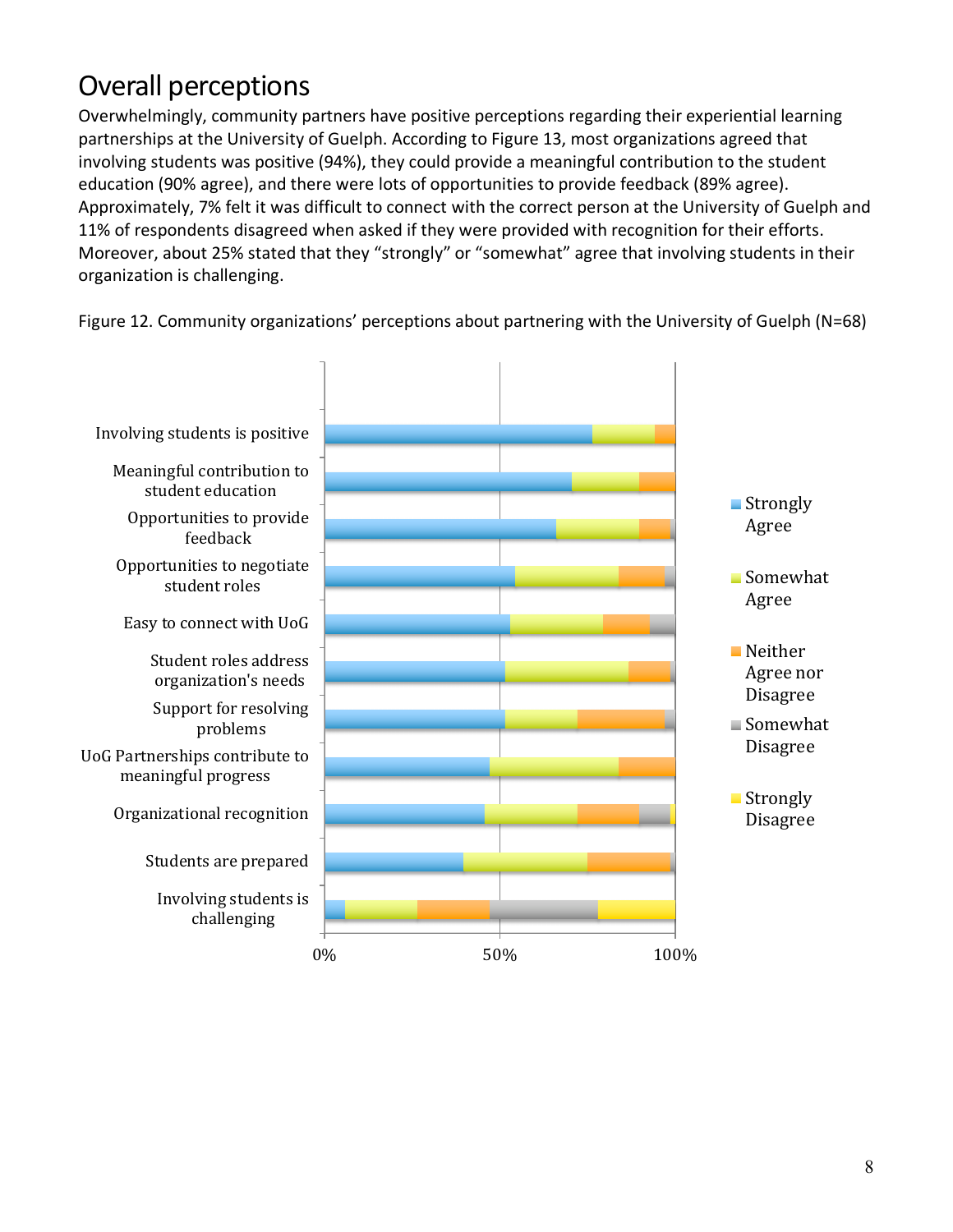### Qualitative themes

#### **Positives for community organizations**

The most common positive experience was that the organization gained knowledge and perspectives through the experiential learning partnership. Many found the students to be helpful and that students provided additional support to assist with tasks. One respondent stated; "Students have taken on tasks and responsibilities with energy and an extremely positive attitude". Organizations often gave examples that cited the students' energy, knowledge, and enthusiasm as positive contributions. One respondent wrote; "Students bring fresh perspectives, youthful energy, and knowledge of current best practices". Another wrote that the students "bring a ton of passion, knowledge and hard work to their projects", and another wrote that the students "gave us a lot of cool ideas, some we have implemented and some we plan to implement as we obtain more funding".

An interesting answer that also fits into this category is the students' "willingness to try new things and not be afraid of failure". A few cited the opportunity to network as a positive experience. Others noted that having student support allowed them to complete tasks or projects that they would not have been able to do with their limited staff.

Others noted that students improved their program and were generally quite helpful. An interesting response was; "the students I had have been eager and self-directed"; another noted that students were "knowledgeable, easy to work with and very organized".

#### **Challenges for community organizations**

#### *1. Making connections and matchmaking*

Overwhelmingly respondents stated that more support is needed to assist in making the right connections at the University of Guelph. Community organizations need to know, based on their needs, who or what department is best for them to connect with. One respondent noted "More facilitation of partnerships between students and the partner organization is helpful. In some cases, we have possible partner projects but may not be connecting with the right person because we are busy with our heads down into our work". The second most common answer was for better matching or targeting of the needs of the organization with students' skills. As one respondent pointed out "If there was an easier way to find students who might want to do research we know we need done that would be great. Right now, I find we are responding to university/student needs as opposed to the other way around".

Better matching could also assist community organizations with their varied needs around the level of intensity and time of involvement. Some organizations find it more appealing to have a student for a longer time than for what the semester allows; there is not much consistency in student contribution when they are there so briefly. As one respondent wrote; "Every year we work with a different group of students. While this creates opportunity, it would be better to work with each group longer than one semester". Another wrote; "The main challenge is timing. The semester format passes by very quickly and can be a challenge for our organization to keep up, and/or for the students to get into any level of depth with a topic". Respondents spoke to a desire to see longer term projects with more seamless integration of students over multiple terms, as well as aligning less intensive projects with shorter engagement activities.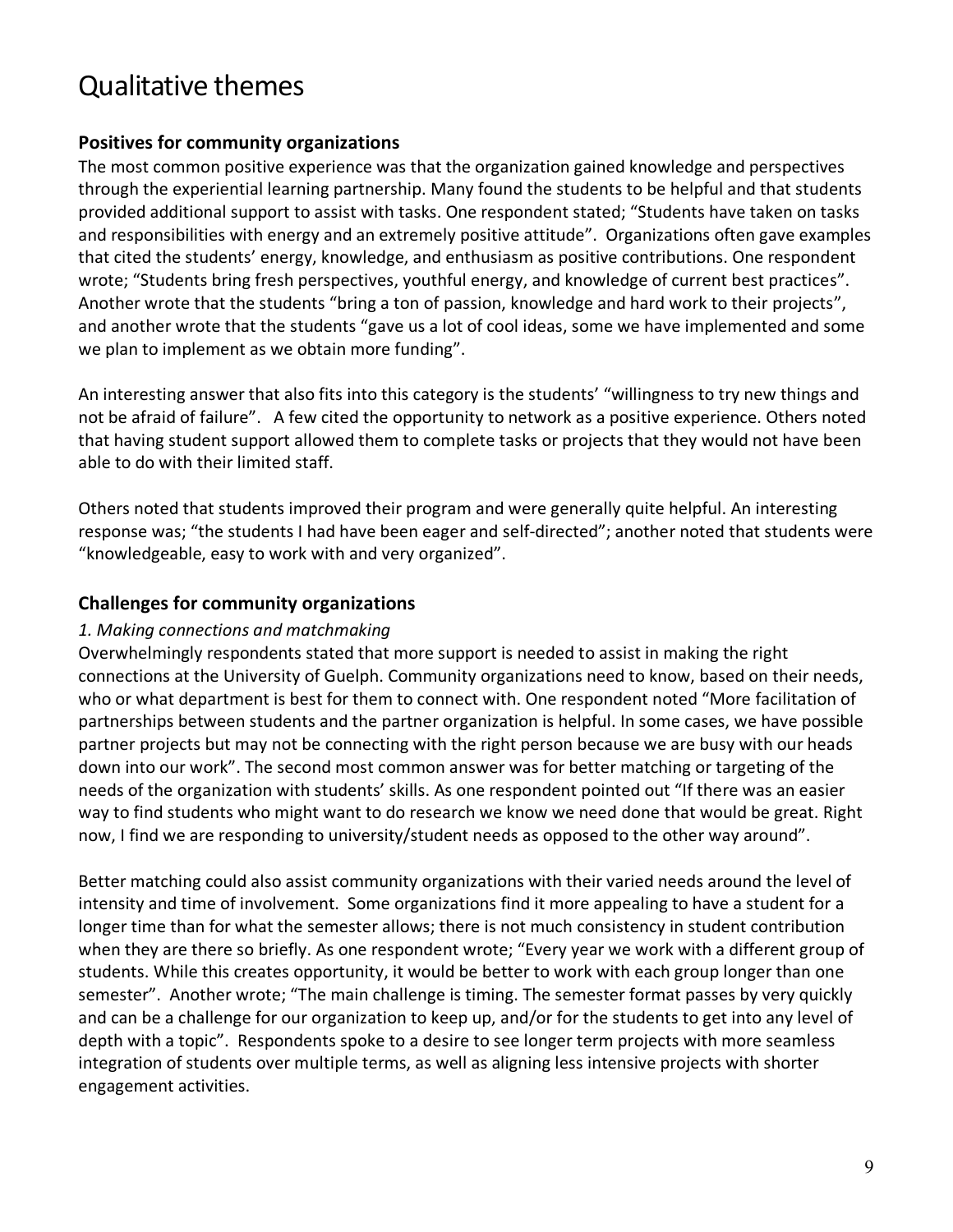Respondents also spoke of a need for more promotion about the kind of support the University can provide. One respondent wrote; "better understanding of the opportunities available and types of work that could be accomplished. Understanding the annual goals of the organizations and making matches as appropriate for specific projects".

#### *2. Student readiness*

Community partners expressed that their experiences with students varied based on students' level of motivation, skill, and professionalism. Community organizations struggle when students are unmotivated and lack ownership for the project. Sometimes students require too much supervision and assistance and in general are not independent workers. Overall, major challenges included lack of staff, time, funds, and space to train/supervise students, as some require more supervision than can be provided. At the same time, some organizations thought that the opportunity to mentor, teach and help the students grow was a positive experience.

#### *3. Poor quality outputs/results*

The next most common challenge was the poor quality of skills and inconsistency of results. When work produced was of a poor quality, supervisors were required to expend more time and energy than deemed reasonable. Respondents articulated a need for clear expectations between students and organizations, and student accountability for the quality of final products. As one respondent wrote; "Negative experience includes not getting final products that are useful. Lots of meetings/contacts that are time consuming. Students not taking ownership for final product." When the semester is over, some respondents expressed they did not think students have any interest in fixing or assisting with any errors they may have made in a report or document. This connects to issues of not having clearly defined expectations between the student and the organization regarding professionalism and accountability.

#### *4. Resource Issues*

Issues with resources and capacity were all interlinked with the overarching issue of the organization being too small and having too few staff to involve students in the work of their organization through experiential learning partnerships. More specifically, the most common issues with capacity and resources had to do with the inability to supervise or provide the training required by students. In addition to lack of time, lack of funding, lack of space, and lack of staff. Put simply by a respondent, involving students would "take time to plan, design, integrate and staff time is already limited." Another respondent expressed "Just a matter of staff time for supervision of the student and to develop training plans and make sure it is a meaningful experience." Others have said that they "have sporadic funding and thus, makes it difficult to commitment to consistent schedule for students."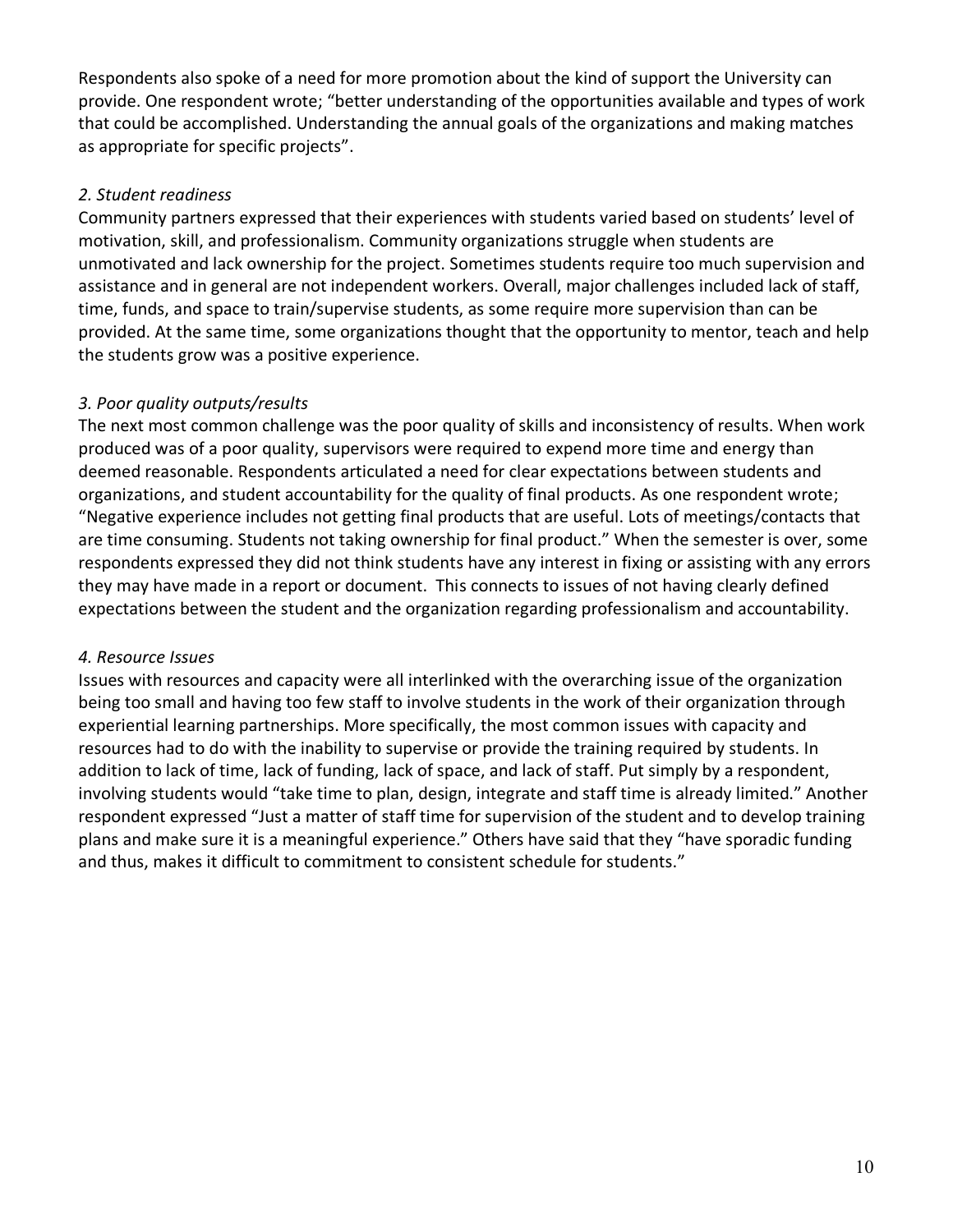# Community Round Table Discussions and Recommendations

On June 6, 2018, the authors of the study assembled 28 community partners to share and discuss the results of the survey, under the facilitation of Rebecca Sutherns of Sage Solutions. The meeting focused on discussing the four core themes of challenges that emerged from the survey findings – **matchmaking, student readiness, investment required,** and **results** - with a guiding question for each area. Based on the conversations, participants highlighted the following recommendations to address and improve campus-community partnerships moving forward.

| <b>Matchmaking:</b> How can we ensure that partnerships connect the right people at the right |                                                                            |  |  |  |
|-----------------------------------------------------------------------------------------------|----------------------------------------------------------------------------|--|--|--|
| time so that everyone gets what/who they need?                                                |                                                                            |  |  |  |
| <b>Connectors/Brokers of</b>                                                                  | • Clear entry points to connect with knowledgeable, well-connected         |  |  |  |
| partnerships                                                                                  | people (with continuity in service):                                       |  |  |  |
|                                                                                               | Point people to talk to who help 'translate' both sides;                   |  |  |  |
|                                                                                               | A form to determine needs/asks to find best connection;                    |  |  |  |
|                                                                                               | Events like speed dating and poster presentations of successful<br>$\circ$ |  |  |  |
|                                                                                               | partnerships;                                                              |  |  |  |
|                                                                                               | • Website profiles of who's who on campus.                                 |  |  |  |
| <b>Multi-formatted tools</b>                                                                  | • Online portal for connecting to students, skills, EL opportunities, and  |  |  |  |
|                                                                                               | objectives that align with organizational goals;                           |  |  |  |
|                                                                                               | • Database or platform to share current community initiatives,             |  |  |  |
|                                                                                               | research projects, and opportunities;                                      |  |  |  |
|                                                                                               | • Infographic to show avenues/points of entry to the university, and       |  |  |  |
|                                                                                               | what each type of EL activity can look like.                               |  |  |  |
| Regular collaborative,                                                                        | • On-line and in-person opportunities to network, speed date, and          |  |  |  |
| networking events                                                                             | dream up collaborations, as well as share best practices.                  |  |  |  |
| <b>Tagging</b>                                                                                | • Tag skill development, topics/areas of interests, types of EL activities |  |  |  |
|                                                                                               | to help to assist all sides in finding a good match.                       |  |  |  |

|                                                                                               | <b>Investment Required:</b> How can we ensure that: the resources required for effective |  |
|-----------------------------------------------------------------------------------------------|------------------------------------------------------------------------------------------|--|
| campus-community partnerships are sufficient, and the investments of time/other resources are |                                                                                          |  |
| aligned with the value of the results to all parties involved?                                |                                                                                          |  |
| <b>Support Team</b>                                                                           | • Brokering (matching student capacity and duration);                                    |  |
|                                                                                               | • Support and supervision for both longer-term planning, and carrying                    |  |
|                                                                                               | forward project ideas (longer than one semester) for more seamless                       |  |
|                                                                                               | experiences;                                                                             |  |
|                                                                                               | • Knowledge and deep understanding of community context (through                         |  |
|                                                                                               | site visits, community involvement);                                                     |  |
|                                                                                               | • Training module/orientation for future and current partners.                           |  |
| <b>Reciprocal Two-way</b>                                                                     | • Early community involvement to define goals, work plans, timelines;                    |  |
| Relationship                                                                                  | • Regular communication to understand and respond to community                           |  |
|                                                                                               | partner experiences;                                                                     |  |
|                                                                                               | • Access to university resources (library database) for learning.                        |  |